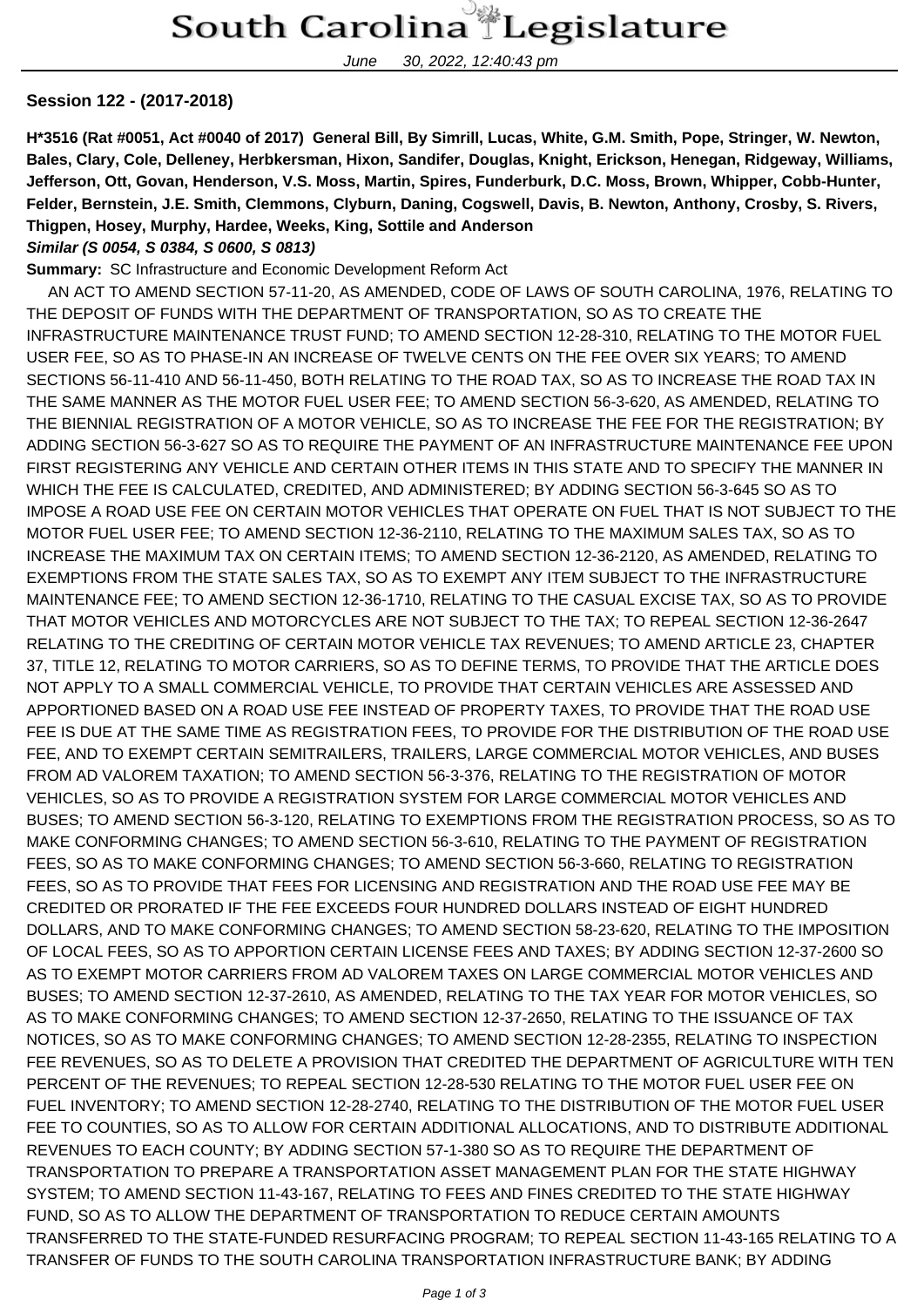## South Carolina Legislature

June 30, 2022, 12:40:43 pm

SECTION 12-6-3780 SO AS TO ALLOW FOR A REFUNDABLE INCOME TAX CREDIT FOR CERTAIN PREVENTATIVE MAINTENANCE ON A PRIVATE PASSENGER MOTOR VEHICLE, AND TO SPECIFY THE MANNER IN WHICH THE CREDIT IS CALCULATED AND OFFSET; BY ADDING SECTION 11-11-240 SO AS TO CREATE THE SAFETY MAINTENANCE ACCOUNT TO OFFSET THE AMOUNT OF THE PREVENTATIVE MAINTENANCE CREDIT; BY ADDING SECTION 12-6-3632 SO AS TO PHASE- IN A CREDIT EQUAL TO ONE HUNDRED TWENTY-FIVE PERCENT OF ANY EARNED INCOME TAX CREDIT ALLOWED; TO AMEND SECTION 12-6-3330, RELATING TO THE TWO-WAGE EARNER CREDIT, SO AS TO PHASE-IN AN INCREASE IN THE MULTIPLIER THAT DETERMINES THE MAXIMUM CREDIT AMOUNT; TO AMEND SECTION 12-6-3385, RELATING TO THE INCOME TAX CREDIT FOR TUITION, SO AS TO INCREASE THE AMOUNT OF THE CREDIT FOR BOTH FOUR-YEAR INSTITUTIONS AND TWO-YEAR INSTITUTIONS; TO AMEND SECTION 12-37-220, AS AMENDED, RELATING TO EXEMPTIONS FROM PROPERTY TAX, SO AS TO PHASE IN AN EXEMPTION OF A PERCENTAGE OF MANUFACTURING PROPERTY; TO REPEAL SECTION 57-1-460 RELATING TO THE DEPARTMENT OF TRANSPORTATION SECRETARY'S EVALUATION AND APPROVAL OF ROUTINE OPERATION, MAINTENANCE, AND EMERGENCY REPAIRS; TO REPEAL SECTION 57-1-470 RELATING TO THE DEPARTMENT OF TRANSPORTATION COMMISSION'S REVIEW OF ROUTINE MAINTENANCE AND EMERGENCY REPAIR REQUESTS APPROVED BY THE SECRETARY; TO AMEND SECTION 57-1-310, AS AMENDED, RELATING TO THE COMMISSION OF THE DEPARTMENT OF TRANSPORTATION, SO AS TO ADD AN AT-LARGE MEMBER AND TO SPECIFY THE MANNER IN WHICH THE MEMBERS ARE APPROVED; TO AMEND SECTION 57-1-325, AS AMENDED, RELATING TO THE SUBMISSION OF TRANSPORTATION DISTRICT APPOINTMENTS, SO AS TO SPECIFY THE MANNER IN WHICH THE LEGISLATIVE DELEGATION MAY APPROVE THE APPOINTEE; TO AMEND SECTION 57-1-340, AS AMENDED, RELATING TO THE OATH OF OFFICE FOR A COMMISSION MEMBER, SO AS TO MAKE A CONFORMING CHANGE; TO REPEAL ARTICLE 7, CHAPTER 1, TITLE 57 RELATING TO THE JOINT TRANSPORTATION REVIEW COMMITTEE; TO AMEND SECTION 57-1-350, AS AMENDED, RELATING TO THE RULES AND PROCEDURES OF THE COMMISSION OF THE DEPARTMENT OF TRANSPORTATION, SO AS TO REQUIRE A MINIMUM OF SIX REGULAR MEETINGS ANNUALLY, TO PROHIBIT A MEMBER FROM BEING INVOLVED IN THE DAY-TO-DAY OPERATIONS OF THE DEPARTMENT, AND TO PROHIBIT A MEMBER FROM HAVING AN INTEREST IN A GRANT OR AWARD OF THE DEPARTMENT; TO AMEND SECTION 57-1-360, AS AMENDED, RELATING TO THE CHIEF INTERNAL AUDITOR OF THE DEPARTMENT OF TRANSPORTATION, SO AS TO REQUIRE ALL FINAL AUDIT REPORTS BE PUBLISHED ON THE WEBSITE MAINTAINED BY THE DEPARTMENT AND THE STATE AUDITOR; TO AMEND SECTION 57-1-430, AS AMENDED, RELATING TO THE SECRETARY OF THE DEPARTMENT OF TRANSPORTATION, SO AS TO REQUIRE THE SECRETARY TO PREPARE AND PUBLISH CERTAIN ANNUAL REPORTS; AND TO AMEND SECTION 57-1-330, AS AMENDED, RELATING TO THE TERMS OF OFFICE FOR MEMBERS OF THE COMMISSION OF THE DEPARTMENT OF TRANSPORTATION, SO AS TO MAKE A CONFORMING CHANGE. - ratified title

| 01/18/17 | <b>House</b> | Introduced and read first time (House Journal-page 13)                                                           |
|----------|--------------|------------------------------------------------------------------------------------------------------------------|
| 01/18/17 | <b>House</b> | Referred to Committee on Ways and Means (House Journal-page 13)                                                  |
| 01/19/17 | <b>House</b> | Member(s) request name added as sponsor: Douglas, Knight, Erickson                                               |
| 01/24/17 | House        | Member(s) request name added as sponsor: Henegan, Ridgeway, Williams, Jefferson, Ott, Govan                      |
| 01/25/17 | <b>House</b> | Member(s) request name added as sponsor: Henderson                                                               |
| 01/26/17 | <b>House</b> | Member(s) request name added as sponsor: V.S.Moss                                                                |
| 01/31/17 | <b>House</b> | Member(s) request name added as sponsor: Martin, Spires, Funderburk, D.C.Moss                                    |
| 02/01/17 | <b>House</b> | Member(s) request name added as sponsor: Brown, Whipper, Cobb-Hunter                                             |
| 02/02/17 | <b>House</b> | Member(s) request name added as sponsor: Felder, Bernstein                                                       |
| 02/07/17 | <b>House</b> | Member(s) request name added as sponsor: J.E.Smith, Clemmons                                                     |
| 02/09/17 | <b>House</b> | Member(s) request name added as sponsor: Clyburn                                                                 |
| 02/14/17 | <b>House</b> | Member(s) request name added as sponsor: Daning                                                                  |
| 02/14/17 | <b>House</b> | Committee report: Majority favorable with amend., minority unfavorable Ways and Means (House<br>Journal-page 30) |
| 02/15/17 | <b>House</b> | Member(s) request name added as sponsor: Cogswell                                                                |
| 02/21/17 | <b>House</b> | Member(s) request name added as sponsor: Davis, B.Newton, Anthony, Crosby, S.Rivers,                             |
|          |              | Thigpen, Hosey, Murphy                                                                                           |
| 02/22/17 | <b>House</b> | Member(s) request name added as sponsor: Hardee, Weeks                                                           |
| 02/23/17 | <b>House</b> | Member(s) request name added as sponsor: King                                                                    |
| 02/23/17 | House        | Debate adjourned until Tues., 2-28-17 (House Journal-page 12)                                                    |
| 02/28/17 | House        | Member(s) request name added as sponsor: Sottile                                                                 |